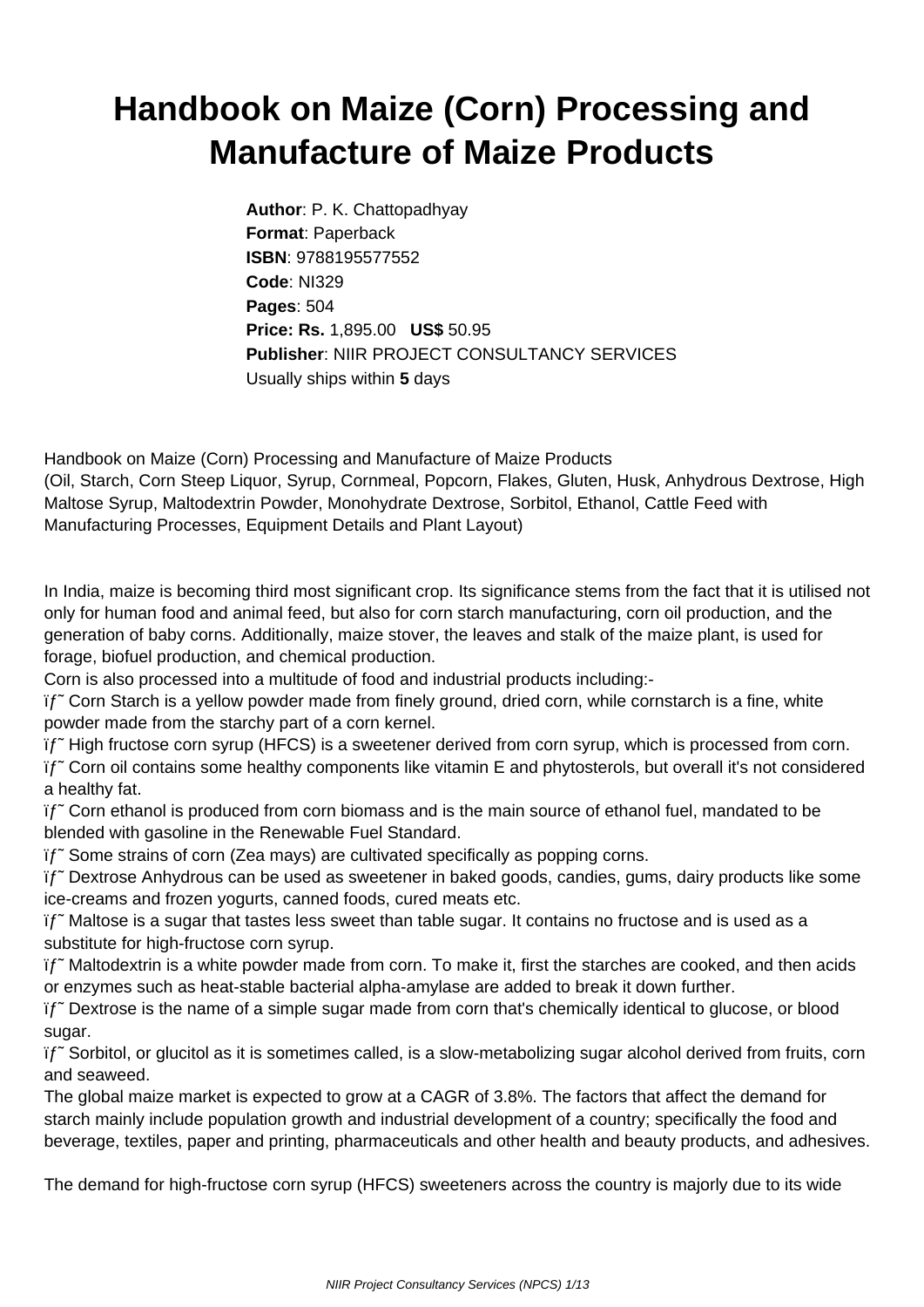usage in the confectionery, bakery, and beverage industries, especially soft drink manufacturing. Rising health awareness among consumers has resulted into increasing preference for corn oil due to its health benefits. More ethanol production means more demand for corn. According to the most recent statistics released by the U.S. Department of Agriculture, 35%, or 5.25 billion bushels, of the projected 15.062 billion bushels of corn harvested will be processed into ethanol.

The book covers a wide range of topics connected to Maize Products, as well as their manufacturing processes. It also includes contact information for machinery suppliers, as well as images of equipments. A complete guide on Maize (Corn) Processing and Manufacture of Maize Products manufacture and entrepreneurship. This book serves as a one-stop shop for everything you need to know about the Maize manufacturing industry, which is ripe with opportunity for manufacturers, merchants, and entrepreneurs. This is the only book that covers Maize (Corn) Processing and Manufacture of Maize Products in depth. From concept through equipment procurement, it is a veritable feast of how-to information.

## **Contents**

- 1. INTRODUCTION
- 1.1 Taxonomy, Origin and Evolution
- 1.1.1 Taxonomy
- 1.2 Botanical Features
- 1.3 Pollination and Fertilization
- 1.4 Seed Dispersal
- 1.5 Corn Seed Anatomy
- 1.6 Anthesis-Silking Interval (Asi)
- 1.6.1 Flour Corn
- 1.6.2 Sweet Corn
- 1.6.3 High-Amylose Corn
- 2. HOW TO START MAIZE BUSINESS
- 2.1 Step 1: Register the Business
- 2.2 Step 2: Create a Business Plan
- 2.3 Step 3: Secure Funding
- 2.4 Step 4: Choose a Land
- 2.5 Step 5: Prepare the Land
- 2.6 Step 6: Plant the Seed
- 2.7 Step 7: Control Pest and Diseases
- 2.8 Step 8: Harvest
- 2.9 Step 9: Market the Product
- 3. MAIZE INDUSTRIAL OUTLOOK
- 3.1 Post-Harvest Handling and Supply Chain Scenario
- 3.2 Demand & Consumption Trends
- 3.3 Government Initiatives & Policies
- 3.4 Growth Drivers and Challenges
- 4. HOW TO EXPORT
- 4.1 Introduction
- 4.2 Starting Exports
- 4.3 Processing an Export Order
- 5. CLASSIFICATION OF MAIZE
- 5.1 Dent Corn
- 5.2 Flint Corn
- 5.3 Flour Corn
- 5.4 Sweet Corn
- 5.5 Popcorn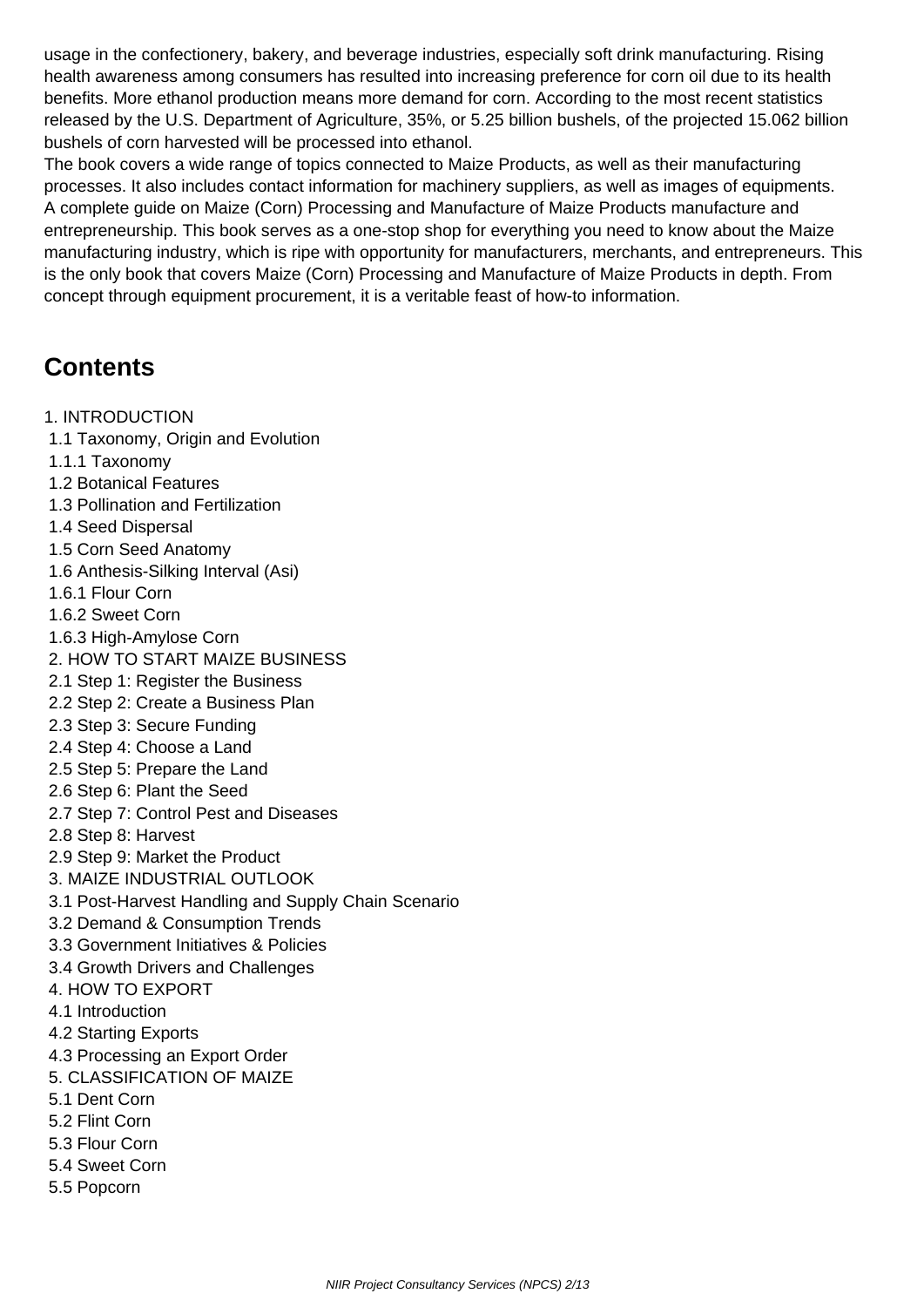5.6 Pod Corn 5.7 Waxy Corn 5.8 High-Amylose Corn 5.9 High-Lysine Corn 5.10 Ornamental Corn 6. MAIZE HYBRID SEED PRODUCTION 6.1 What is a Maize Hybrid? 6.2 Hybrid Composition 6.3 Seed Classes 6.4 Planning Seed Production Requirements 6.5 Field Management of Hybrid Seed Production 6.6 Flow Diagram for Seed Production 6.7 Selecting the Seed Field 6.8 Crop Establishment 6.9 Roguing: Removal of Off-Types 6.10 When to Rogue 6.11 Detasseling 6.12 Male Removal 6.13 Inspections of the Seed Crop 7. MAIZE SEED PRODUCTION TECHNIQUE 7.1 Introduction 7.2 Features 7.3 Importance of Good Quality Seed 7.4 Method of Maize Seed Production 7.4.1 Various stages of Maize Plant 7.4.1.1 A) Technical Aspects for Quality Seed Production (A)Seedling Stage (B) Growth Stage of Maize (C) Tasseling Stage D) Silking Stage (E) Milking Stage of Maize 7.4.1.2 Climate and Soil Condition 7.4.1.3 Marketing Plan 7.4.1.4 Selection of Land 7.4.1.5 Crop Rotation for Reducing Disease and Pest 7.4.1.6 Works before Cultivation of Maize 7.4.1.7 Land Preparation and Sowing 7.4.1.8 Methods of Sowing Seeds 7.4.1.9 Application of Chemical Fertilizer 7.4.1.10 Farming Activities during Growth Period 7.4.1.11 Major Pest & Diseases 7.4.1.12 Harvesting of Maize 7.4.1.13 Post-Harvest Processing and Storage 7.4.1.2 B) Management Aspects for Quality Seed Production Major Actions to Be Taken By Seed Production Cooperative 8. IMPROVED TECHNOLOGIES FOR HIGHER MAIZE PRODUCTION 8.1 Crop Establishment 8.2 Water Management 8.3 Weed Management 8.4 Nutrient Management 8.5 Insect and Pest Management

NIIR Project Consultancy Services (NPCS) 3/13

8.6 Harvesting

8.7 Multiple Cropping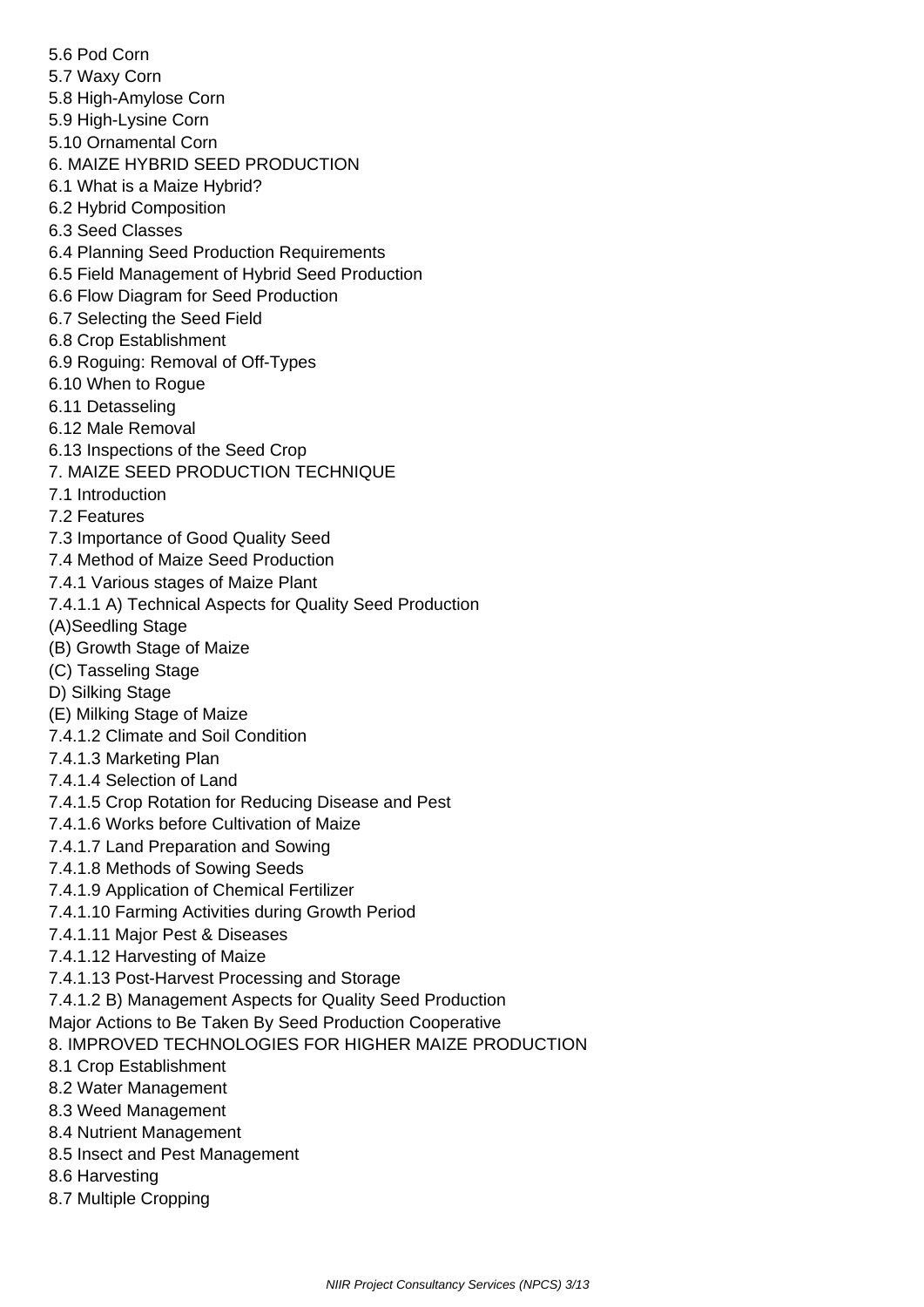8.8 Techniques to Get Higher Market Price

- 9. MAIZE PRODUCTION
- 9.1 Morphology, Growth and Development
- Root System
- Leaves
- Stem
- Inflorescence
- Maize Ear
- Maize Kernel
- 9.2 Growth and Development
- Growth Stage 0: from Planting to Seed Emergence
- Growth Stage 1: Four Leaves Completely Unfolded
- Growth Stage 2: Eight Leaves Completely Unfolded
- Growth Stage 3: Twelve Leaves Completely Unfolded
- Growth Stage 4: Sixteen Leaves Completely Unfolded
- Growth Stage 5: Silk Appearance and Pollen Shedding
- Growth Stage 6: Green Mealie Stage
- Growth Stage 7: Soft Dough Stage
- Growth Stage 8: Hard Dough Stage
- Growth Stage 9: Physiological Maturity
- Growth Stage 10: Drying of Kernels (Biological Maturity)
- 9.3 Adaptation and Production Potential
- 9.3.1 Climatic Requirements
- 9.3.2 Cultural Practices
- 9.4 Implements and Soil Tillage
- 9.4.1 Primary Tillage Implements
- 9.4.2 Secondary Tillage Implements
- 9.5 Tillage Systems
- 9.6 Establishment Practices
- 9.7 Cultivar Choice
- 9.7.1 Fertilisation of Maize
- 9.8 Application Methods
- 9.9 Weeds
- 9.9.1 Methods of Weed Control
- 9.10 Principles of Pest Control
- 9.10.1. Integrated Pest Management
- 9.11 Irrigation
- 9.12 Harvesting Process
- 9.12.1 Hand Harvesting
- 9.12.2 Mechanical Harvesting
- 9.13 Production Management Guidelines
- 10. CORN OIL
- 10.1 Constituents of Corn Oil
- 10.2 Characteristics of Corn Oil
- 10.3 Application
- 10.4 Health Benefits of Corn Oil
- 10.5 Traditional Uses
- 10.6 Precautions
- 10.7 Steps in Production
- 1) Corn Germ
- 2) Grinding and Cleaning
- 3) Pressing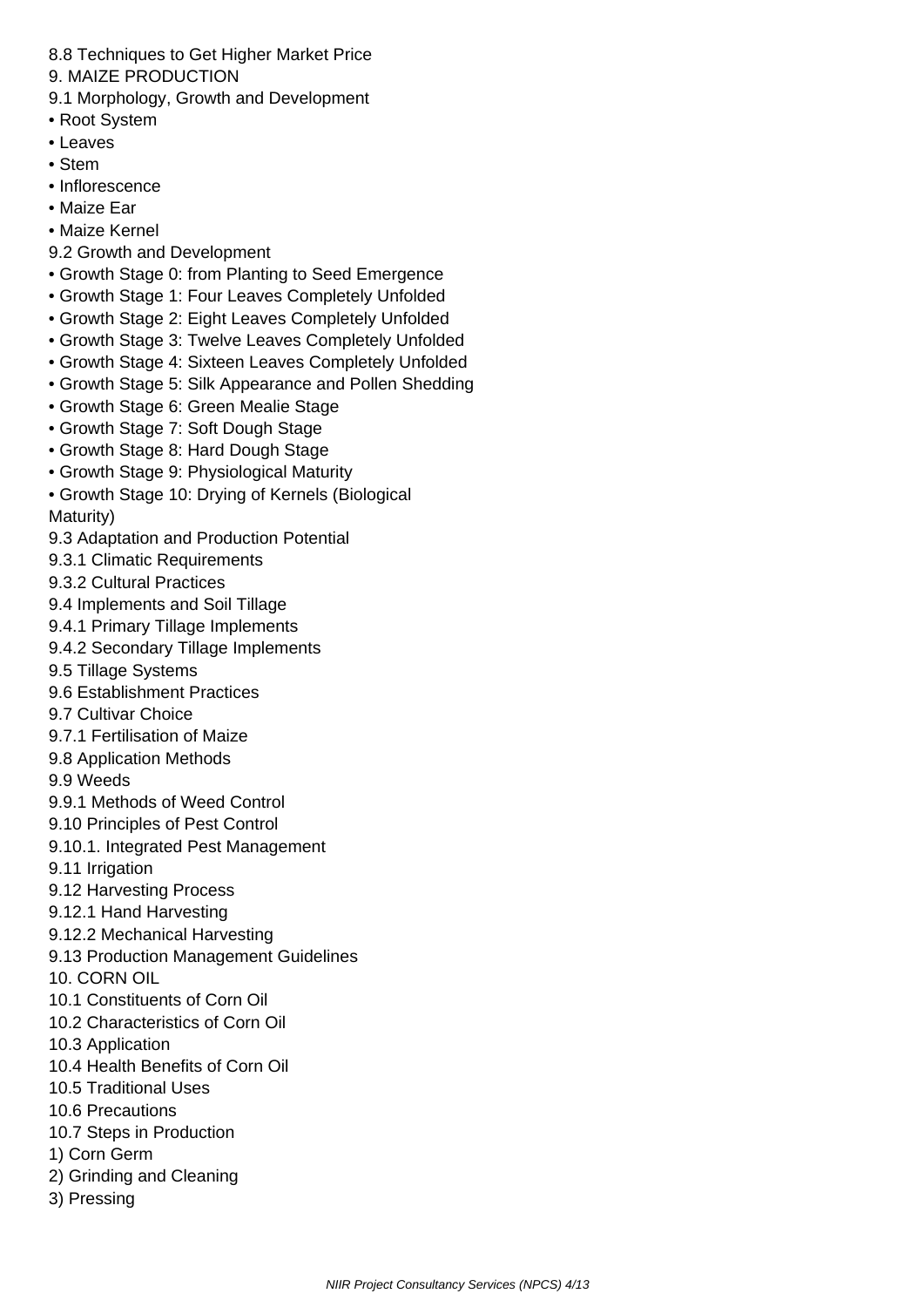- 4) Extracting Additional Oil with Solvents Seeds with More Oil are Pressed and Solvents 5) Removing Solvent Traces 6) Refining the Oil 7) Packaging the Oil 8) By Products/Waste 10.8 Equipments in the Small Oil Plant 11. CORN STARCH 11.1 Origin 11.2 Function 11.3 Composition 11.4 Application 11.5 Nutrition 11.6 What are the Chemicals in Cornstarch? 11.7 Components of Cornstarch 11.8 Cornstarch and Corn Flour 11.9 Modification 11.10 Production Process 11.10.1 Corn Cleaning 11.10.2 Corn Steeping 11.10.3 Steeping Evaporation 11.10.4 Germ Separation 11.10.5 Germ Drying 11.10.6 Corn Oil 11.10.7 Fine Grinding and Screening 11.10.8 Fiber Drying 11.10.9 Primary Separation 11.10.10 Gluten Recovery 11.10.11 Gluten Dewatering and Drying 11.10.12 Corn Starch Refining 11.10.13 Centrifuge and Hydrocyclones 11.10.14 Starch Dewatering 11.10.15 Starch Drying 12. CORN STEEP LIQUOR (CSL) 12.1 Appearance 12.2 Organic Corn Steep Liquor 12.3 Conventional Corn Steep Liquor 12.3.1 Animal Feed 12.3.2 Fermentation 12.3.3 Fertilizers 12.4 Chemical Properties 12.5 Uses 12.6 A Multifunctional Extract from Corn Steep Liquor 13. CORN SYRUP (HIGH FRUCTOSE CORN SYRUP-HFCS) 13.1 Uses 13.2 Commercial Preparation
	- 13.3 Substitutes
	- 13.4 What Foods Contain High Fructose Corn Syrup?
	- 13.5 Is HFCS Safe?
	- 13.6 Foods that contain HFCS
	- 13.7 Where does HFCS come from?
	- 13.8 How much Fructose is in HFCS?
	- 13.9 Is HFCS less safe than other Sweeteners?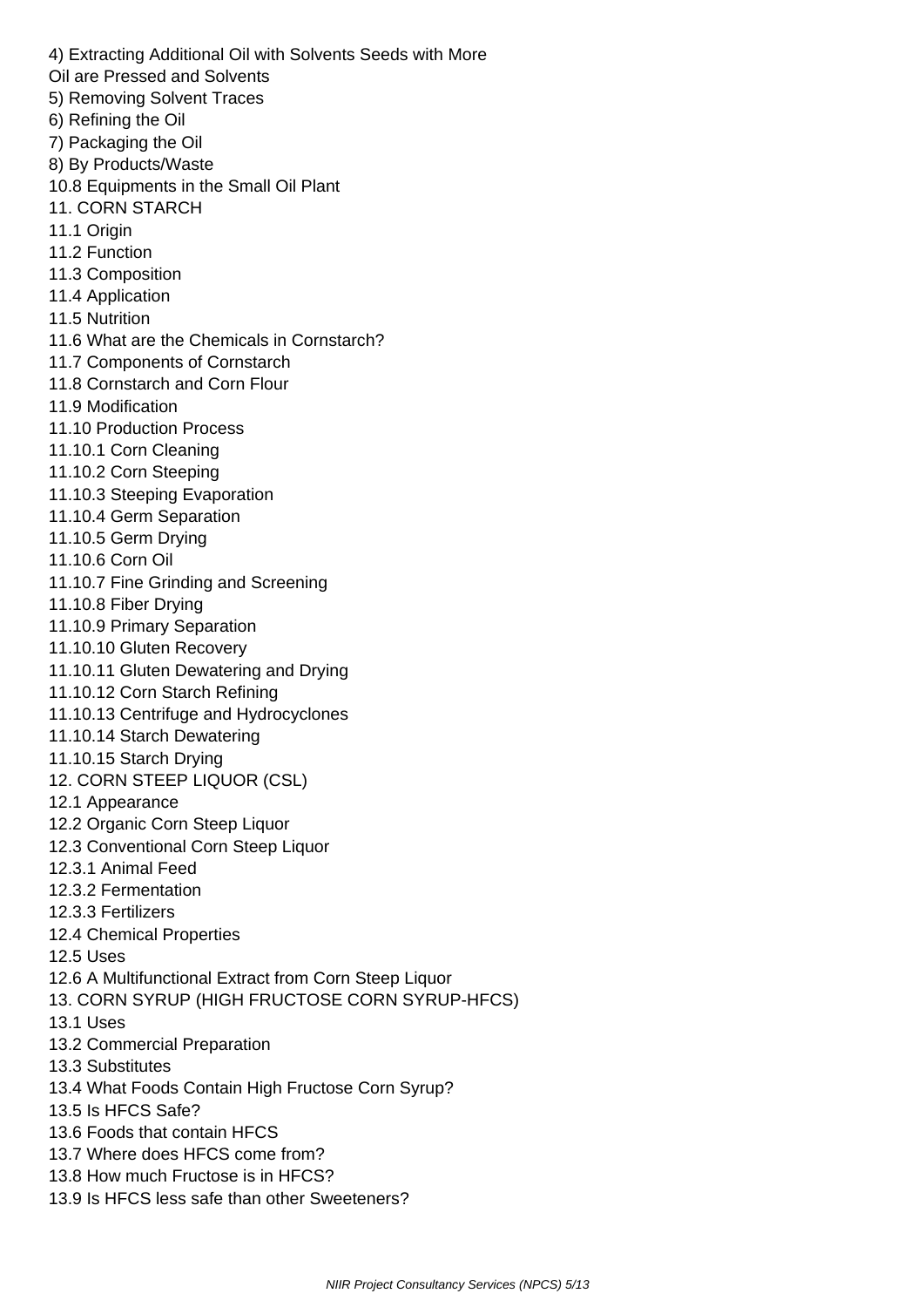- 13.10 Raw Materials
- 13.11 Production
- 13.12 Manufacturing Process
- 13.13 Separating Corn Starch from Corn
- 13.14 Converting Corn Starch into Corn Syrup
- 13.15 Converting Corn Syrup into High Fructose Corn
- Syrup
- 13.16 What's the Process of Making Corn Starch Syrup?
- 13.16.1 Starch Mixing
- 13.16.2 High Temperature Liquefaction
- 13.16.3 Saccharification
- 13.16.4 Decolorization
- 13.16.5 Filter Process in the Process of Making Corn
- Starch Syrup
- 13.16.6 Ion Exchange
- 13.16.7 Three-Effect Vacuum Concentration
- 14. CORNICK (CORN NUT)
- 14.1 Description
- 14.2 Variations
- 14.3 Are Corn Nuts Healthy?
- 14.4 What Is the Nutritional Value of Corn Nuts?
- 14.5 Can Corn Nuts be used in Food Preparation?
- 14.6 Corn Nuts for Snacking Paradise
- 14.7 Puffed Snack Food Production Line
- 14.8 Features
- 14.9 The Benefits of Using a Food Extruder Machine
- 14.10 Processing Equipment in Snacks Manufacturing Plant
- 15. CORNMEAL
- 15.1 Types
- 15.1.1 Corn Flour (or Polenta Flour)
- 15.1.2 Corn Grits
- 15.1.3 Polenta
- 15.1.4 Corn Flakes
- 15.1.5 Masa Harina
- 15.1.6 Hominy Grits
- 15.2. Non-Corn Substitutes
- 15.2.1 Semolina
- 15.2.2 Ground Oats
- 15.2.3 Wheat Flour
- 15.2.4 Rice Flour
- 15.2.5 Ground Flaxseed
- 15.3. Cornmeal vs. Polenta vs. Corn Flour vs. Grits
- 15.4. Processing
- 15.4.1 Cleaning
- 15.4.2 Degermination
- 15.4.3 Milling
- 15.4.4 Sifting
- 15.4.5 Packaging
- 15.5. Processing Equipment
- 15.5.1 Cleaning Section
- 15.5.2 Peeling and Milling Section
- 15.5.3 Packing Section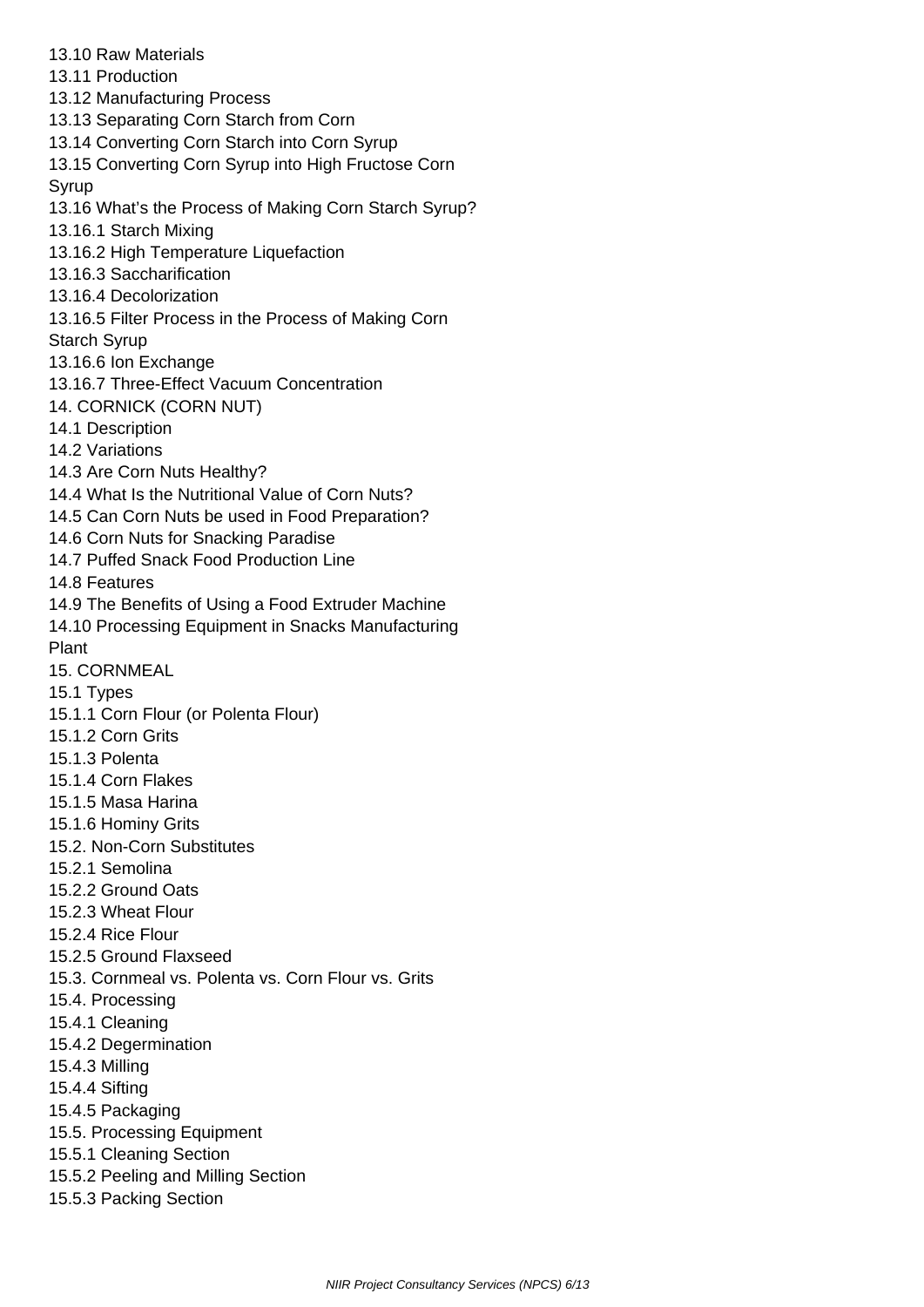16. CORNSTALK FIDDLE 16.1 Construction 16.2 Corn Stalk Fiber 16.3 Experiment Detail 16.4 Corn Stalk Pellet Plant 17. HOMINY CORN 17.1 Uses 17.2 Production 18. POPCORN 18.1 Nutritional Value of Popcorn 18.2 Health Benefits 18.2.1 Popcorn Improves Digestive Health 18.2.2 Popcorn Antioxidants Benefits 18.2.3 Popcorn Helps In Metabolism and Provides Energy 18.2.4 Popcorn Helps to Reduce Depression 18.2.5 Popcorn Supports Healthy Bone Function 18.2.6 Popcorn Controls Blood Sugar Level 18.2.7 Popcorn Combats Tumour Cells 18.2.8 Popcorn Reduces Craving for Food 18.2.9 Popcorn Prevents Aging 18.2.10 Popcorn Lowers Cholesterol Levels 18.2.11 Popcorn Controls Anaemia 18.2.12 Popcorn Helps In Relieving Constipation 18.3 Uses 18.4 Component 18.5 Popcorn Processing 18.5.1 Grain Delivery 18.5.2 Cleaning 18.5.3 Popping 18.5.4 Packaging of Product 18.6 Equipment for Popcorn Processing 18.6.1 Gravity Separator 18.6.2 Popcorn Making Machine 18.6.3 Popcorn Caramelizing Machine 18.6.4 Electricity Oven 18.6.5 Popcorn Filling Machine 19. CORN FLAKES 19.1 Nutritional Value 19.2 Characteristics 19.3 Objectives 19.4 Product and Its Uses 19.5 Application 19.6 Properties 19.7 Health Benefits of Corn Flakes 19.7.1 Well-Balanced Nutrition 19.7.2 It's Good for Heart 19.7.3 Foods High in Protein 19.7.4 It Helps to Keep the Lungs Healthy 19.7.5 Loss of Weight 19.8 Raw Material Availability 19.9 Manufacturing Process 19.10 Industry Look Out and Treads 19.11 Corn Flakes Producing Equipment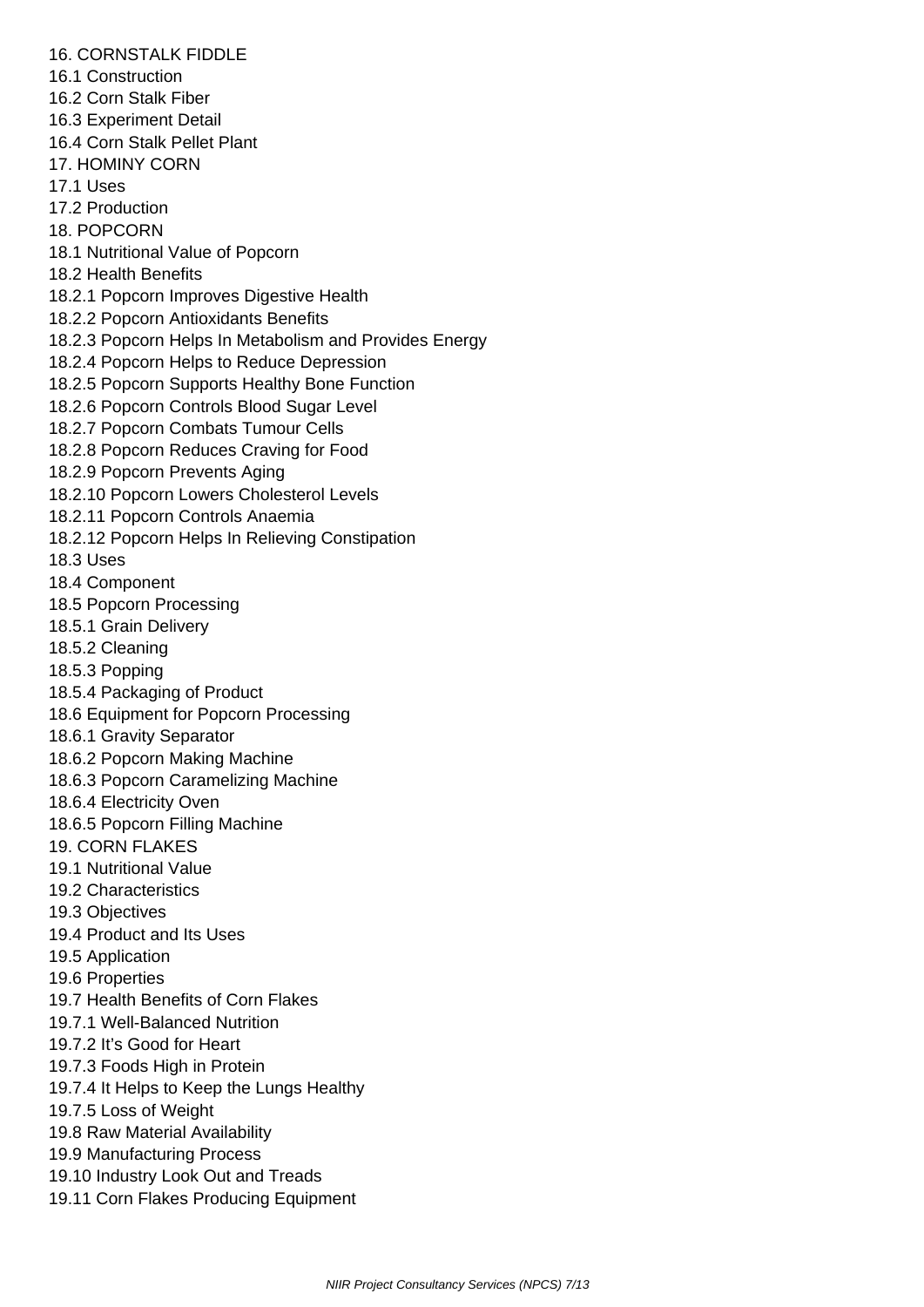19.11.1 Ingredients 19.11.2 Extrusion Maturation Moulding 19.11.3 Cutting 19.11.4 Pre-Drying 19.11.5 Tableting 19.11.6 High-Temperature Roasting 19.11.7 Cooling 20. MAIZE GLUTEN 20.1 Features of Corn Protein 20.2 Applications 20.3 Functional Advantages 20.3.1 Animal Feed 20.3.2 Herbicide 20.3.3 Handling and Storage 20.4 Production 20.5 Nutritional Attributes 20.5.1 Potential Constraints 20.5.2 Ruminants 20.6 Nutritional value • Energy Value • Protein Value • Phosphorus Availability • Palatability and Feeding Behaviour 20.7 Wet Corn Gluten Feed 20.8 Dried Corn Gluten Feed 20.9 Modified Corn Fibre 20.10 Corn Gluten Feed & Meal Test • Drying Technology and Systems • Indirectly Heated Rotary Tube Bundle Dryers • High Perfomance Flash Tube Dryers 20.11 Energy Plants & Technology • Grate-Firing Systems • Steam Generator • Thermal Oil Heaters 21. CORN SILK 21.1 Introduction 21.2 Development 21.3 Function 21.4 Pathology 21.5 Applications 21.6 Benefits 21.7 Additional Health Benefits 21.8 Corn Silk Dosage 21.9 Uses 22. CORN HUSK 22.1 Description 22.2 Applications 22.3 Use 22.4 Characterization of Corn Husk Agro-Residue Samples Moisture Content 22.5 Process 22.6 Quality Improvement of Corn Husk as Raw Material for Textile Products 22.6.1 Classification of Textile Fiber 22.6.2 Fibers' Characteristics and Tenacity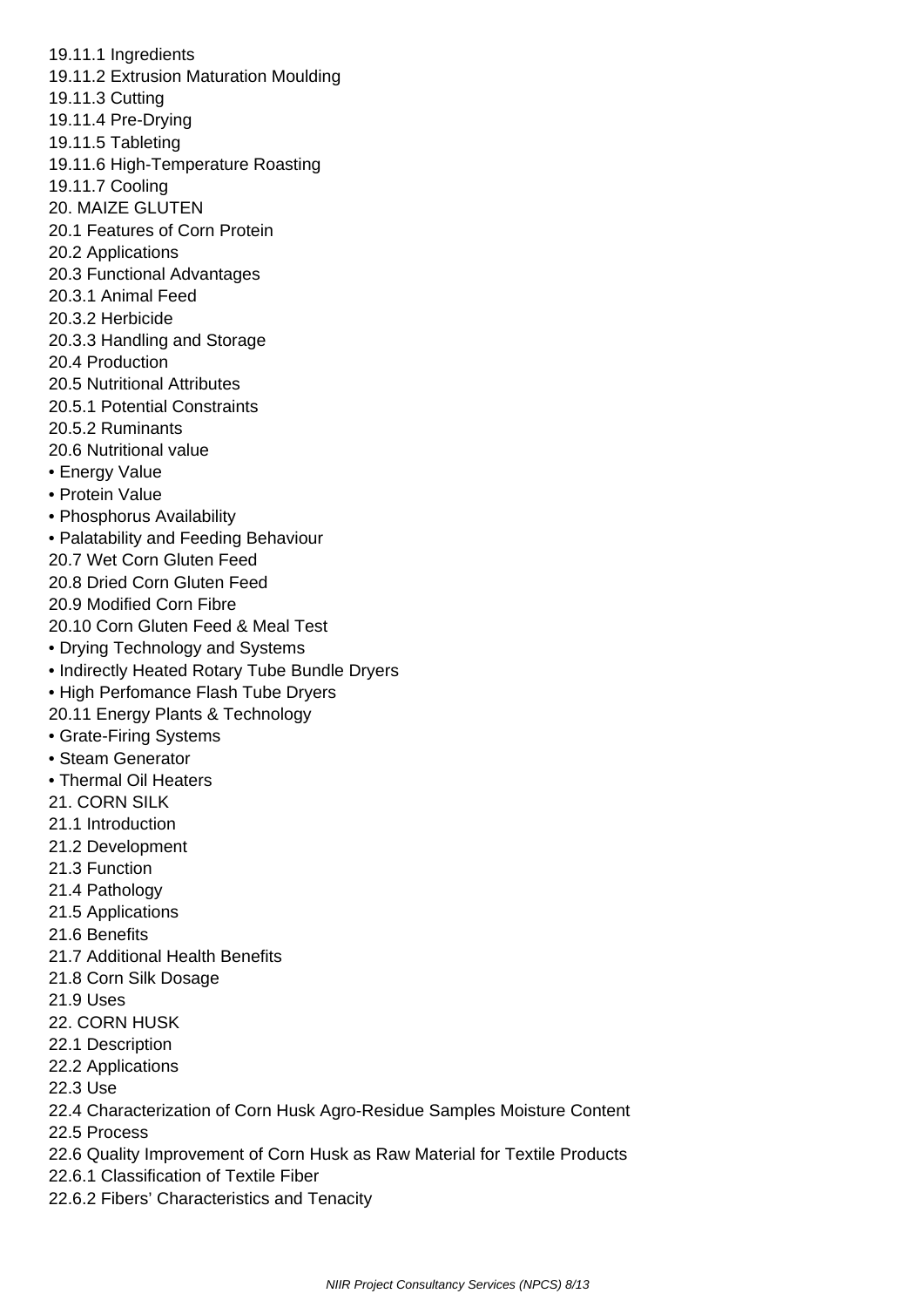22.6.3 Methods 22.6.4 Process 23. ANHYDROUS DEXTROSE 23.1 Functional Advantages 23.2 Applications 23.3 Anhydrous Glucose Production Processes 24. HIGH MALTOSE SYRUP 24.1 Functional Advantages Crystallizing 24.2 Applications 24.3 High-Maltose Corn Syrup vs. High-Fructose Corn Syrup 24.4 Nutrition 24.5 Commercial Production 24.6 Maltose Syrup Processing Machinery Step 1: Mixing Process Step 2: The Liquefaction Process Step 3: The Deproteinization Process Step 4: The Saccharification Process Step 5: The Decolorization Process Step 6: The Decarburization Process Step 7: The Ion Exchange Process Step 8: The Evaporation Process Step 9: Final Product Storage Step 10: Lab 25. MALTODEXTRIN POWDER 25.1 What is Maltodextrin made from? 25.2 Functional Advantages 25.3 Properties 25.4 Uses 25.5 Maltodextrin Production i. Liquefaction ii. Saccharifying iii. Filtering iv. Decoloring v. Ion Exchange (IX) vi. Evaporation and concentration vii. Crystallization 25.6 Special Features 26. MONOHYDRATE DEXTROSE (DMH) 26.1 Advantages 26.2 Uses 26.3 Application 26.4 Process 27. SORBITOL 70% 27.1 Features 27.2 Advantages 27.3 Uses 27.4 Processed Foods 27.5 Sorbitol Production 28. VITAMIN C 28.1 Introduction 28.2 How the Vitamin C made? 28.3 Chemical Structure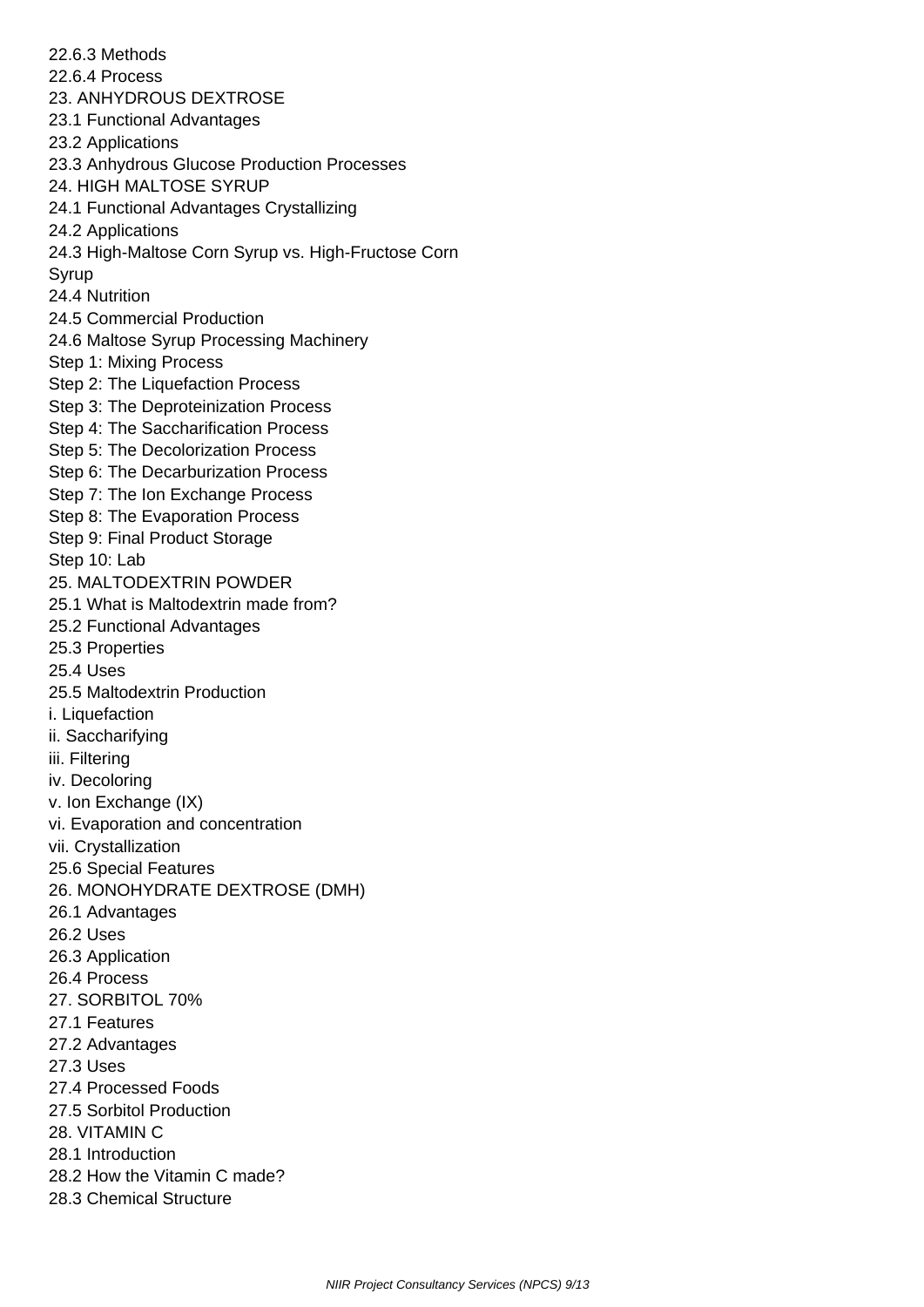28.4 Food Sources 28.5 Property 28.6 Health Benefits 29. ETHANOL PRODUCTION USING CORN 29.1 What is Corn Ethanol? 29.2 Uses 29.3 Benefits 29.4 Production Processes • Dry-Grind Ethanol Process • Wet-Milling Process 30. CATTLE FEED FROM CORN 30.1 Introduction 30.2 Characteristics 30.3 Feeding Value of Corn 30.4 Processing Corn 30.5 Effect of Corn Bushel Weight on Cattle Performance 30.6 High-moisture Corn 30.7 Immature and Frost-Damaged Corn 30.8 Manufacturing Process 30.8.1 Material Handling 30.8.2 Grinding 30.8.3 Mixing 30.8.4 Conditioning 30.8.5 Pelleting 30.8.6 Cooling 31. METHODS OF PREPARING COMPOST 31.1 PART 1: Farm Yard Manure (FYM) 31.1.1 Introduction 31.1.2 Advantages of Well Decomposed Farm Yard Manure (FYM) 31.1.3 Material Required for Making FYM 31.1.4 Condition Required for Well Decomposition of FYM 31.1.5 Collection of Animal Urine and Its Advantages 31.1.6 Things to Be Considered While Making Farm Yard Manure (FYM) 31.2 PART 2: Compost Manure 31.2.1 Introduction 31.2.2 The Advantages of the Compost Manure 31.2.3 The Materials Required for Making Compost **Manure**  31.2.4 The Place for Making Compost Manure 31.2.5 Methods of Preparing Compost Manure 32. SWEET CORN PACKAGING 32.1 Introduction 32.2 Need of Packaging 32.3 Types of Packaging 32.4 Selection of Packaging Material 32.5 Packaging Material 32.5.1 LDPE 32.5.2 PET 32.5.3 Polypropylene 32.5.4 Glass 32.5.5 Aluminium 32.5.6 Poly Vinyl Chloride (PVC)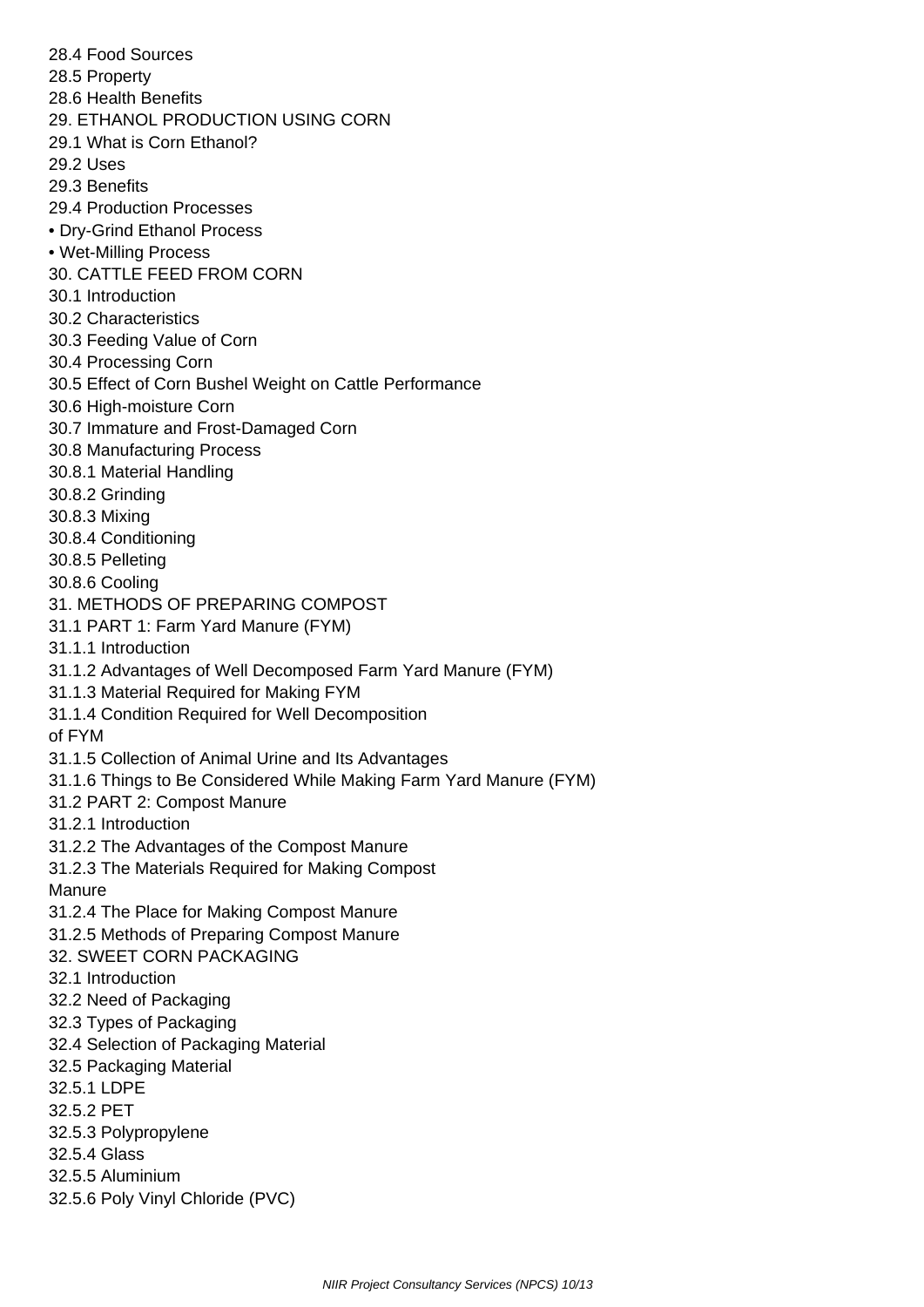32.6 Some Recent Trends in Packaging

32.6.1 Modified Atmosphere Packaging

32.6.2 Active and Intelligent Packaging

32.6.3 Aspectic Packaging

32.7 Labeling

33. STARCH APPLICATIONS

33.1 Introduction

- Granular Structure
- Starch Gelatinization
- 33.2 Sources and Producers of Starch
- 33.3 Starch Applications
- Food Applications
- Nonfood Applications
- 34. STARCH PRODUCTION
- 34.1 Introduction
- 34.2 Glucose Syrups
- Protein Removal
- Carbon Refining
- Ion Exchange Chromatography

34.3 Starch

- Origins of Use
- Occurrence and Appearance
- Raw Material Composition
- Starch Composition
- 34.4 Industrial Starch Recovery

34.5 Maize Starch

- 35. INDUSTRIAL MARKETING
- 35.1 What is Industrial Marketing?

35.2 Industrial Marketing vs. Traditional B2B & B2C

- Marketing
- 35.3 Challenges Facing Industrial Marketing
- 35.4 Industrial Marketing Strategies to Increase Traffic
- 35.5 Industrial Marketing Strategies to Build Demand
- 35.6 Industrial Marketing Strategies to Generate Online

Leads

- 36. PACKAGING
- 36.1 Consider a Multiple Packaging
- 36.2 Cost-Effective Packaging Solution
- 36.3 Pack Small
- 36.4 Inventory Management
- 36.5 Create a Purposeful Packaging

36.6 Go Green

- 37. POST INTERVENTION VALUE CHAIN: MAIZE
- 37.1 Introduction to FPC Model
- 37.2 FPC Development Approach
- 37.3 Policy and Management
- 37.4 FPC Revenue Model
- 37.5 Outcomes of Value Chain Study
- 38. TESTING OF ALL INDIA COORDINATED RESEARCH PROJECT

(AICRP)

- 38.1 Stages of Testing
- 38.2 Trials of Initial Evaluation (IET)
- 38.3 Advance Evaluation Trials (AET-I)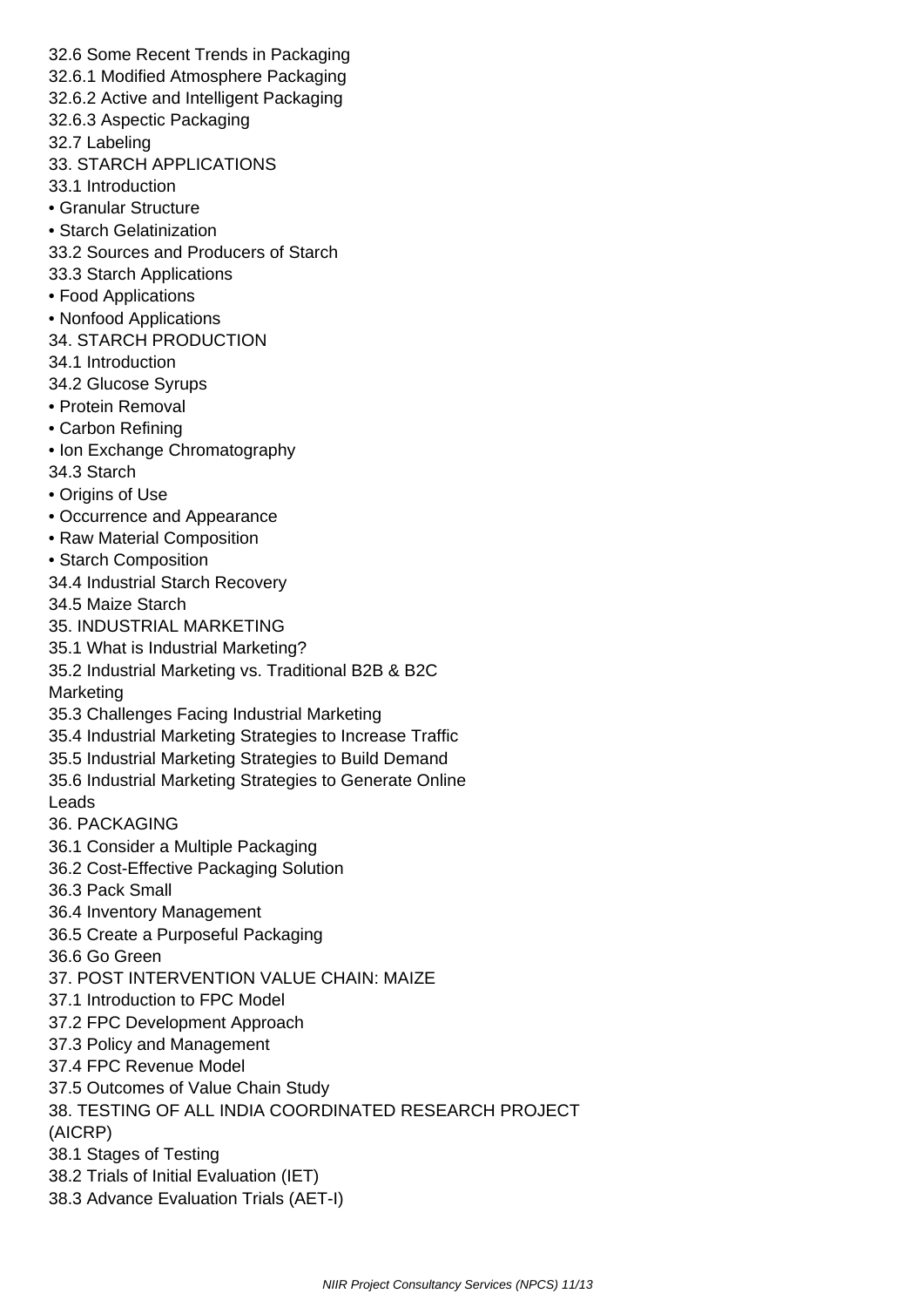38.4 Advance Evaluation Trials (AET-II) 39. BIS SPECIFICATIONS 40. PLANT LAYOUT AND PROCESS FLOW CHART & DIAGRAM 41. PHOTOGRAPHS OF MACHINERY WITH SUPPLIER'S CONTACT DETAILS

- Maize Plant
- Maize Degerminator Machine
- Corn Oil Processing Machine
- Maize Flour Milling Machine
- Maize Grinding Machine
- Maize Pulveriser
- Corn Starch Bag Machine
- Sweet Corn Peeling
- Sweet Corn Processing Plant
- Syrup Manufacturing Plant
- Liquid Filling Machine
- Corn Snacks Extruder Machine
- Dextrose Plant
- Corn Flakes Roaster Machine
- Corn Flakes Machine
- Maize Sheller
- Corn Husk Dewatering Screw Press
- Waste Compost Machine
- Food Waste Composting Machine
- Automatic Ethanol Plant
- Cattle Feed Machine

## **About NIIR**

**NIIR PROJECT CONSULTANCY SERVICES (NPCS)** is a reliable name in the industrial world for offering integrated technical consultancy services. NPCS is manned by engineers, planners, specialists, financial experts, economic analysts and design specialists with extensive experience in the related industries.

Our various services are: Detailed Project Report, Business Plan for Manufacturing Plant, Start-up Ideas, Business Ideas for Entrepreneurs, Start up Business Opportunities, entrepreneurship projects, Successful Business Plan, Industry Trends, Market Research, Manufacturing Process, Machinery, Raw Materials, project report, Cost and Revenue, Pre-feasibility study for Profitable Manufacturing Business, Project Identification, Project Feasibility and Market Study, Identification of Profitable Industrial Project Opportunities, Business Opportunities, Investment Opportunities for Most Profitable Business in India, Manufacturing Business Ideas, Preparation of Project Profile, Pre-Investment and Pre-Feasibility Study, Market Research Study, Preparation of Techno-Economic Feasibility Report, Identification and Section of Plant, Process, Equipment, General Guidance, Startup Help, Technical and Commercial Counseling for setting up new industrial project and Most Profitable Small Scale Business.

NPCS also publishes varies process technology, technical, reference, self employment and startup books, directory, business and industry database, bankable detailed project report, market research report on various industries, small scale industry and profit making business. Besides being used by manufacturers, industrialists and entrepreneurs, our publications are also used by professionals including project engineers, information services bureau, consultants and project consultancy firms as one of the input in their research.

Our Detailed Project report aims at providing all the critical data required by any entrepreneur vying to